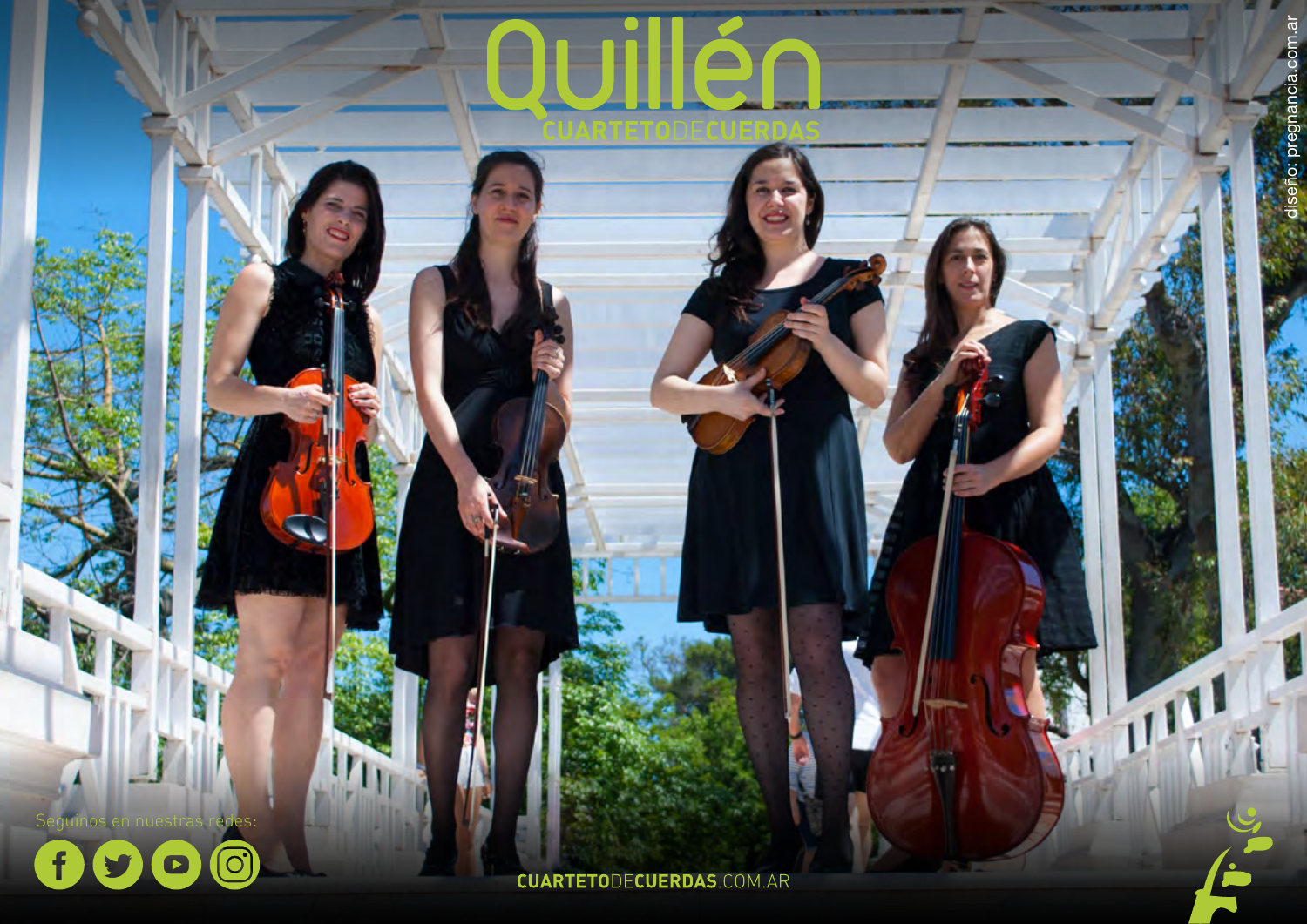

# **>> REPERTORIO DE EVENTOS <<**

### **CLÁSICOS**

its<br><sup>,</sup> Ei<br>: Sl<br>.<br>que **Bach** "Aria Nro. 3", "Jesús, La Alegría Del Hombre", "Minuet En G", "Sarabande" **Beethoven** "Himno A La Alegría" **Bridge Frank** "Sally In Our Alley" **Caccini** "Ave María" **Corelli** "Vivace" **Di Capua** "O Sole Mio" **Dvorak** "Humoresque" **Elgar** "Pompa Y Circunstancia", "Salud D' Amour" **Gluck** "Dance of the Blessed Spirits", "Triunfo del Amor" (Orfeo y Eurídice) **Gounod** "Ave María" **Haendel** "Aleluya ", "Canticorum Jubilo", "Arrival Of The Queen Of Sheba" **Haydn** "Menuet" **Kavalevsky** "Allegreto" **Mendelsshon** "Marcha Nupcial" **Mozart** "Ave Verum Corpus", "Pequeña Serenata Nocturna", "Cuarteto Nº 3 En Sol M" **Pachelbel** "Canon" **Puccini** "O Mio Babbino Caro" **Religiosa** "Ángeles volando" **Sartori y Quarantotto** "Con Te Partiro" **Schubert** "Ave María" **Schumann** "Traumerie" **Vangelis** "Himno" **Verdi** "Marcha Triunfal De Aída", "Brindis De La Traviata" **Vivaldi** "La Primavera" **Wagner** "Marcha Nupcial"

# Seguinos en nuestras redes:



### **VALSES**

**Doyle Patrick** "Vals De Harry Potter" **Strauss J.** "Danubio Azul", "Vals Del Emperador", "Vals De La Primavera". **Shostakóvich** "Waltz Nº 2" **Tchaikovsky** "Vals De La Bella Durmiente" **Tiersen Yann** "Vals De Amelie" **Verdi** "Brindis De La Traviata"

# **TANGO**

**Gardel - Le Pera** "Por Una Cabeza" **Mores Mariano** "Taquito Militar" **Piazzolla Astor** "Adiós Nonino", "La Muerte Del Ángel", "Libertango", "Oblivion", "Verano Porteño" **Sanguinetti – Dames** "Nada" **Troilo Aníbal** "La Trampera"

### **BOLEROS**

**Anka Paul** "A Mi Manera" **Capó Bobby** "Piel Canela" **Carrillo Álvaro** "Sabor A Mi" **Farrés Osvaldo** "Quizás, Quizás, Quizás" **Manzanero Armando** "Te Extraño" **Portillo De La Luz César** "Contigo A La Distancia" **Velázquez Consuelo** "Bésame Mucho"

### **FOLKLORE**

**Abalos-Díaz** "El Pintao" (gato) **Castilla-Leguizamón** "Zamba De Lozano", "Carnavalito Del Duende", "Cantora De Yala" (zamba) **Carabajal** La Simple (Solo Pà Bailarla) **Dávalos-Falú** "Canción De Jangadero" **Hermanos Simón** "Chacarera De Un Triste" **Yupanqui Atahualpa** "La Olvidada" **Vargas Vera Sánchez** "Palito De Tola" **Violeta Parra** "Jardinera"

# **MÚSICA DE PELÍCULAS Y SERIES**

**Amelie** "La Valse D'amelie" **Bella Ciao** "La Casa De Papel" **Cinema Paradiso** "Se", "Theme Love" **Concerning Hobbits** "El Señor De Los Anillos" **Corazón Valiente** "For The Love Of A Princess" **Cuestión de tiempo** "How long will I love you" **El Faro** "Aquellas Pequeñas Cosas" **El Hombre De La Mancha** "The Imposible Dream" **El Padrino** "El Padrino" **El Violinista Sobre El Tejado** "If I Were A Rich Man" **Game Of Thrones** "Tema Principal" **Good Morning Vietnam** "What A Wonderful World" **Harry Potter** "Hedwig's Theme", "Vals" **Il Postino** "Tema Principal" **James Bond** "Tema Principal" **La Misión** "Oboe De Gabriel" **Memorias De África** "Tema Principal"